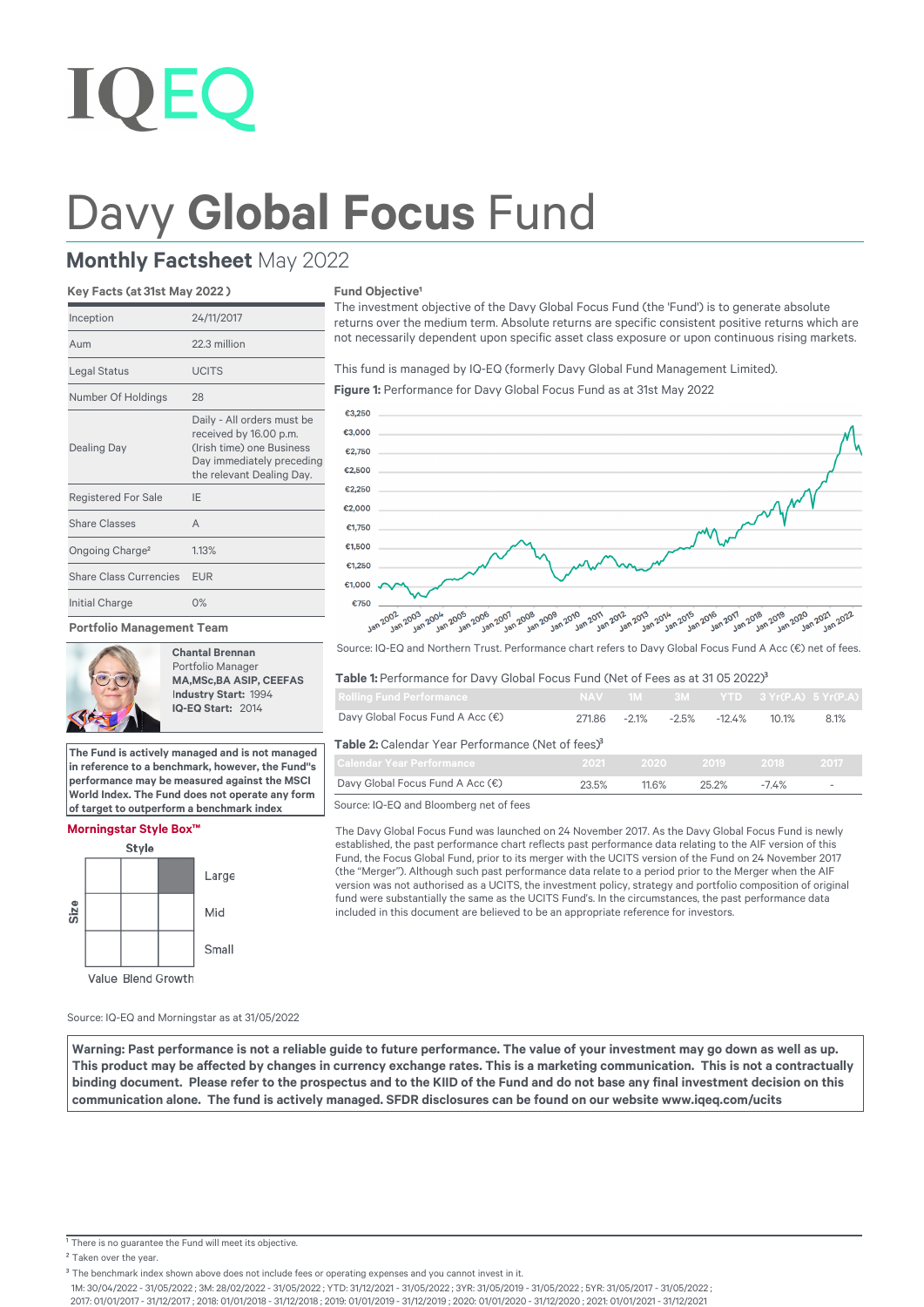

## **Figure 3: Sector Allocation (% Equity)<sup>4</sup>**



| <b>Table 4:</b> Share Class Identifiers . |              |              |              |                     |
|-------------------------------------------|--------------|--------------|--------------|---------------------|
| <b>Share Class</b>                        | Type         | <b>ISIN</b>  | <b>SEDOL</b> | <b>Inception</b> Da |
| Davy Global Focus Fund A Acc $(\epsilon)$ | Accumulating | IE00BDR5FF80 | BDR5FF8      | 24/11/2017          |
|                                           |              |              |              |                     |

Source: IQ-EQ and Bloomberg

**Warning: Past performance is not a reliable guide to future performance. The value of your investment may go down as well as up.**  This product may be affected by changes in currency exchange rates. This is a marketing communication. This is not a contractually binding document. Please refer to the prospectus and to the KIID of the Fund and do not base any final investment decision on this communication alone. The fund is actively managed. SFDR disclosures can be found on our website www.iqeq.com/ucits

 $4$  Weightings in holdings, geographic allocation and sector allocation are indicative only and may change subject to the discretion of the Fund Manager. Due to rounding, some totals may not equal 100%.

Please see Page 3 for further information.